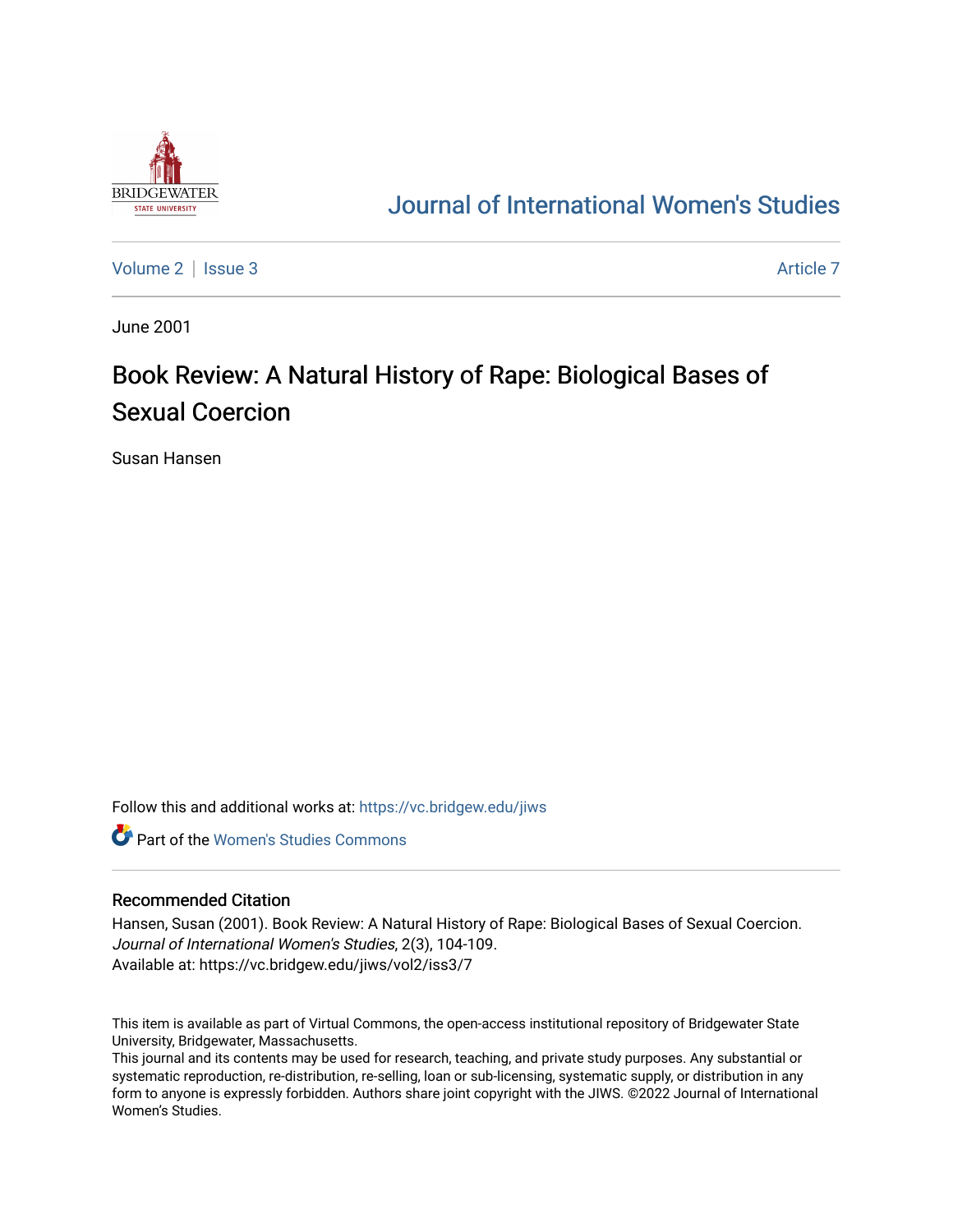This journal and its contents may be used for Research, Baching and private study purposes. Any substantial or<br>systematic reproduction, re-distribution, re-selling, i69h- 699b-166HSMg, systematic supply or distribution in to anyone is expressly forbidden. ©2001 Journal of International Women's Studies.

## **A Natural History of Rape: Biological Bases of Sexual Coercion. Randy Thornhill and Craig T. Palmer. MIT Press, Cambridge, MA. 2000, 251 pp. (hardcover) US\$28.95. Reviewed by Susan Hansen**<sup>1</sup>

*Human rape victims rarely show much sexual arousal and almost never achieve orgasm. It is conceivable that some aspects of women's capacity for orgasm evolved in the context of reducing the fertilizing capacity of rapists' ejaculates. That is, the absence of orgasm during rape may be an evolved response to rape.* 

(Thornhill & Palmer, 2000: 99)

*Female scorpionflies have a suite of behaviors that appear to function in resisting forced copulation.*

(Thornhill & Palmer, 2000: 98)

Thornhill and Palmer's (2000) *A Natural History of Rape: Biological Bases of Sexual Coercion* has been largely dismissed by critics (e.g. Zion, 2000), who have seized upon these authors' uncritical analogies between the "coercive" sexual behaviour of scorpionflies and waterstriders (amongst other insects) and the human crime of rape. However, by critically addressing only the more "outlandish" features of Thornhill and Palmer's text, the overlapping areas between this strong "evolutionary" position, and more acceptable "psychological" explanations of rape have been obscured. Close attention reveals that *A Natural History of Rape* draws on a number of common psychological tropes and constructs, which are no less complicit in their potential to exculpate by way of psychological explanation. Accordingly, this review will draw attention to a number of similarities between Thornhill and Palmer's "extreme" evolutionary explanations, and the exercise of psychological expertise more generally, in making sense of the phenomenon of rape. This portal or a constraint in the studies Vol. 2, No. 2, No. 2, No. 2, No. 2, No. 2, No. 2, No. 2, No. 2, No. 2, No. 2, No. 2, No. 2, No. 2, No. 2, No. 2, No. 2, No. 2, No. 2, No. 2, No. 2, No. 2, No. 2, No. 2, No. 2, No

### The (Evolutionary) Psychology of the Rapist

Thornhill and Palmer employ both psychological and evolutionary justifications to bolster their contentious conclusion that under "certain conditions", all men are potentially rapists. Rape is a reproductive act that has come to exist - in potentia - within the male brain. In the strong version of their argument, rape is a direct adaptation, or outcome of natural selection that enables sexually disenfranchised men to procreate. Thus, rape falls under the category of "hardwired behaviour", and all men are "potential rapists".

To make this controversial conclusion more palatable, that is, to render the character of "men-in-general" normal, and non-threatening, despite this apparently damning generalization, Thornhill and Palmer argue that, in addition to this 'hardwired potential', all men also possess the ability to calculate a 'cost-benefit analysis' before raping. In so doing, they draw upon a combination of metaphors long established in the vocabulary of psychology. These concern notions of the "wild man within", and of the mechanisms that

104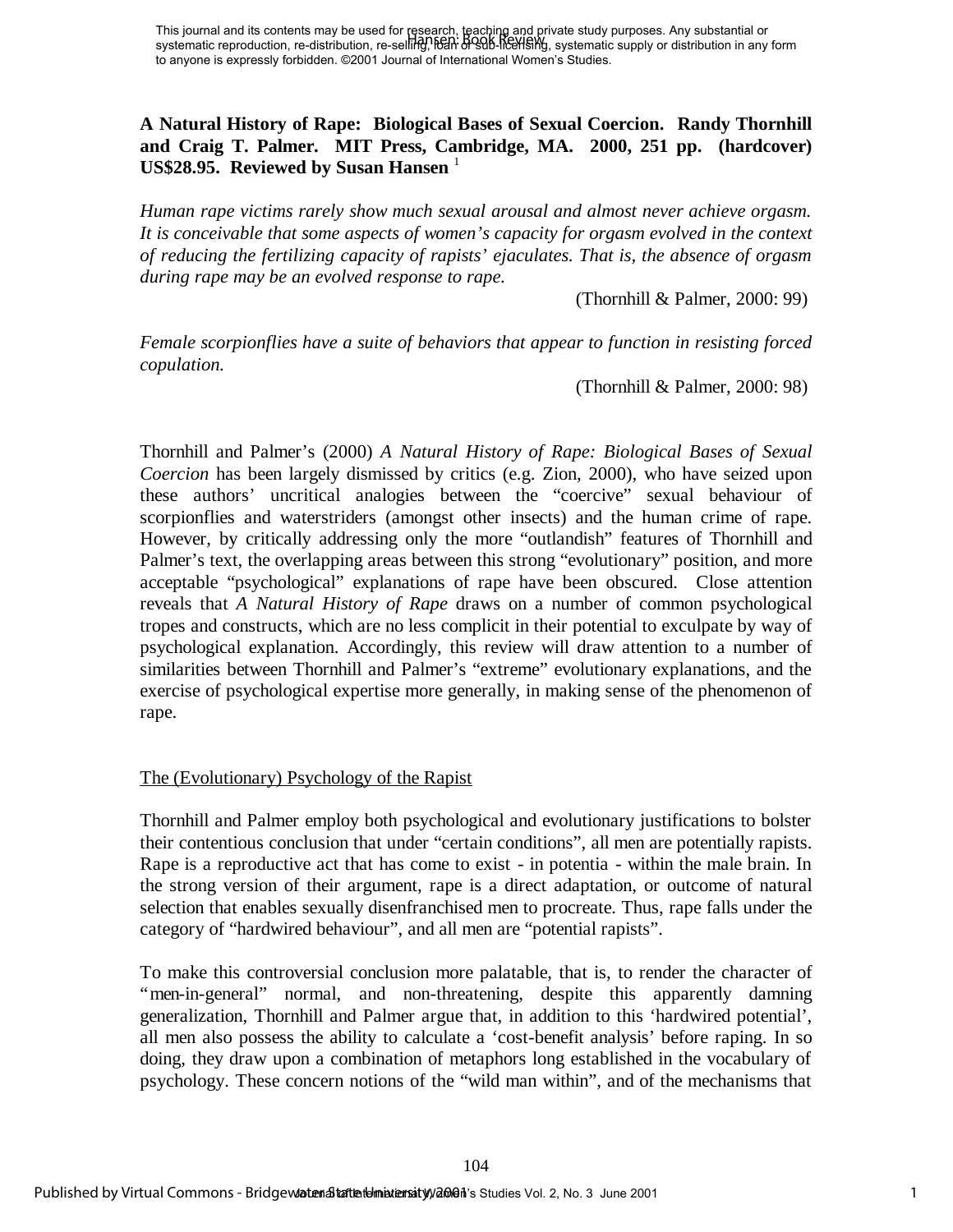undergird human behaviour. Such metaphors have become familiar bedfellows in scientific theories of human behaviour.

The metaphor of the "wild man within" has its roots in  $19<sup>th</sup>$  century theories of human nature, and carries with it ethnocentric assumptions about how people would conduct themselves in the absence of the socializing regulations provided by (Western) civilization (Sarbin, 1990). More generally, mechanism is a guiding metaphor for science. The version of natural selection produced by Thornhill and Palmer is a hybrid of ideas about the underlying causes of human behaviour, an inner hardwired (yet dormant) "wild man within", ideally controlled through systematic and mechanistic "cost benefit analysis". Here, the language of evolutionary psychology borrows from the natural sciences and from economics to describe the operation of cognition. This rational, calculative process is presented as part of the cognitive machinery that exists to contain ever-present "natural" urges. This is a modern variant of the founding tropes of psychology (e.g. Freud, 1953), which neatly incorporates mechanistic and economic metaphors to make the risks posed by this "dormant natural dangerousness" amenable to, and manageable by psychological work.

### Psychology and the Law

The 19th century also saw the beginnings of the intervention of psychiatry into law (Foucault, 1990). This "psychologization of crime" adjusted the focus of the judicial process, making it no longer acceptable simply to punish according to the act committed. Rather, it became necessary to work out why the perpetrator had committed their crime, in order to calculate the potential danger they posed to society.

According to Foucault, criminals were once simply those persons to whom crimes could be ascribed, and who could thus be punished. In the present-day system, crime is, instead, a behavioural manifestation or symptom of a (quantifiably) dangerous presence in the social body. This juridico-moral notion of a "dangerous individual" draws on notions of risk and predisposition, and requires a calculated and projective form of psychological expertise and management.

Rape has become a matter for both law and psychology. Defined according to the law, it is a matter of nonconsensual conduct: the violation of the free will of another. However, in laying claim to expertise in the (management of the) motivations of the rapist, psychology appropriates the conduct of the rapist as a matter for systematic psychological management. One way that this is achieved is by recuperating "nonconsensual" conduct as merely excessive. Excessive conduct is a manifestation of a deficiency in the exercise of free will, and free choice. Sex addiction is an extreme example of such an incurable, yet, treatable pathology of the will.

Once willpower has been quantified as (more or less) excessive, rather than as simply consensual or nonconsensual, it becomes amenable to systematic methods of behavioural control, or, more broadly, to technologies of the self (e.g., Rose, 1999). For evolutionary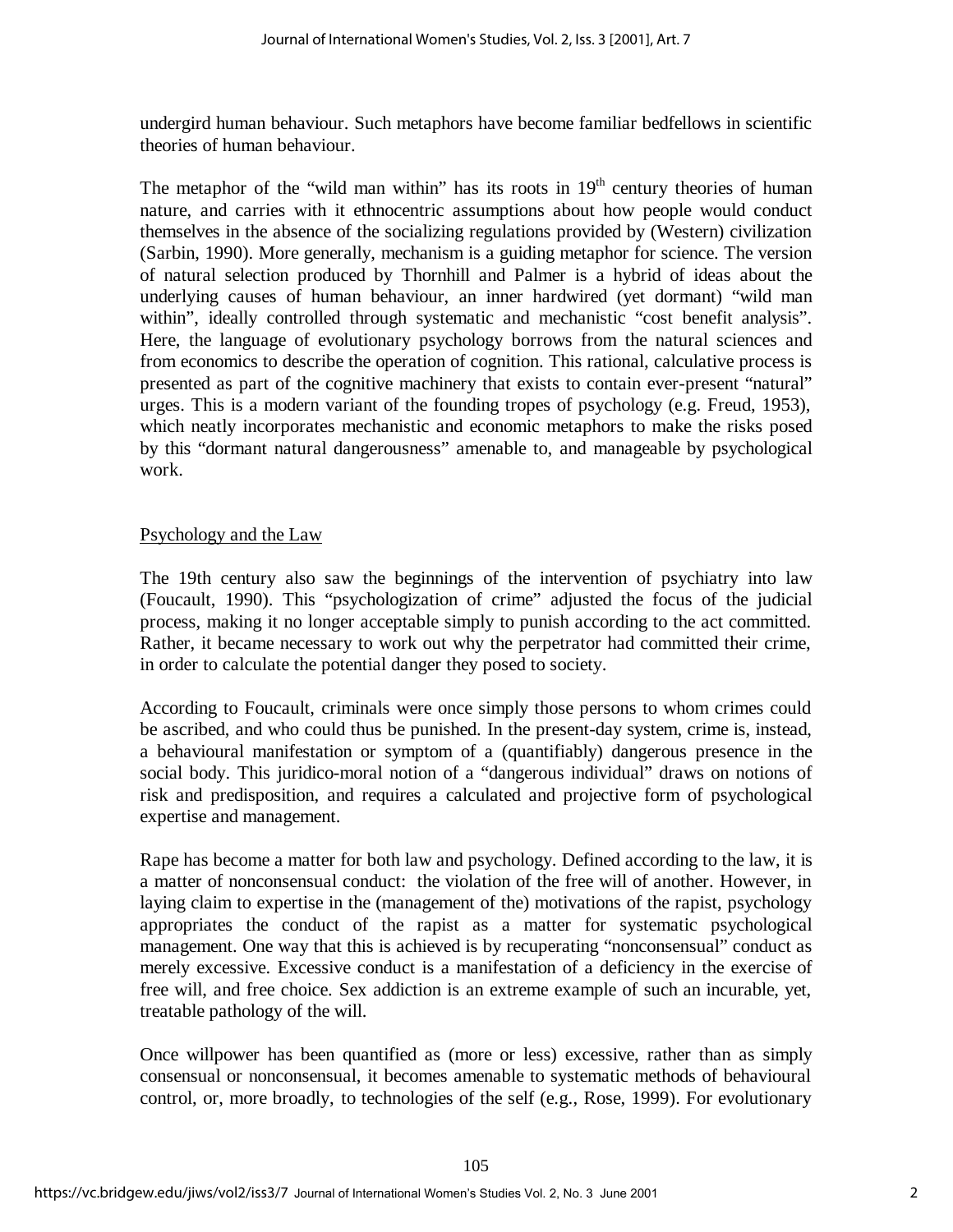psychology, and for Thornhill and Palmer in particular, this means that appropriate interventions should occur firstly at a pedagogic-therapeutic level, and should proceed to efficient self-management. They suggest that young men should be made aware of the evolutionary basis of their "natural urge to rape", and should receive training on techniques of self-control to help manage these urges:

*Completion of such a course might be required, say, before a young man is granted a driver's license. Such a program might start by getting the young man to acknowledge the power of their sexual urges and then explaining why human males have evolved to be that way.* 

(Thornhill & Palmer, 2000: 179)

The form of power embodied by these psychological interventions is distinct from a model of power based on taboo, or the word of the law. The operations of this power are continual, as it is exercised through (self) examination and observation (Foucault, 1990). Thornhill and Palmer also suggest evolutionarily informed educational programs for young women. These would also have a focus on the evolved (and dangerous) sexuality of men, but would also emphasize their vulnerability, and at-risk status as women, and their responsibility to appear "unattractive" in order to avoid "situations conducive to rape":

*Young women should be made aware of the costs associated with attractiveness… and it should be made clear that, although sexy clothing and promises of sexual access may be means of attracting desired males, they may also attract undesired ones.* 

(Thornhill & Palmer, 2000: 181)

### The (Evolutionary) Psychology of the Victim

Thornhill and Palmer argue that natural selection gives women their own "adaptation": the "post rape trauma". This ensures that attention is directed toward ways of dealing with current circumstances, and of avoiding a repetition of events that "caused" the trauma.

This hypothesis is also steeped in the naturalized metaphors of psychology. Notions of "mental illness" have long since ceased to appear "strange", despite their conjoining of the abstract (mental) and the physical (illness) (Sarbin, 1990). Evolutionary psychologists make this amalgam more visible in arguing that:

*The "significance of mental pain is analogous to the evolutionary importance of physical pain"… :In evolutionary history, raped women had increased fitness as a result of mental pain because the pain forced them to focus attention on the evaluation of the social circumstances that resulted in the sexual assault. Just as physical pain prompts an individual to avoid situations that may lead to similar injury, mental pain may cause women to consider circumstances that resulted in the pain more carefully and to avoid them in the future.*

(Thornhill, 1996: 91)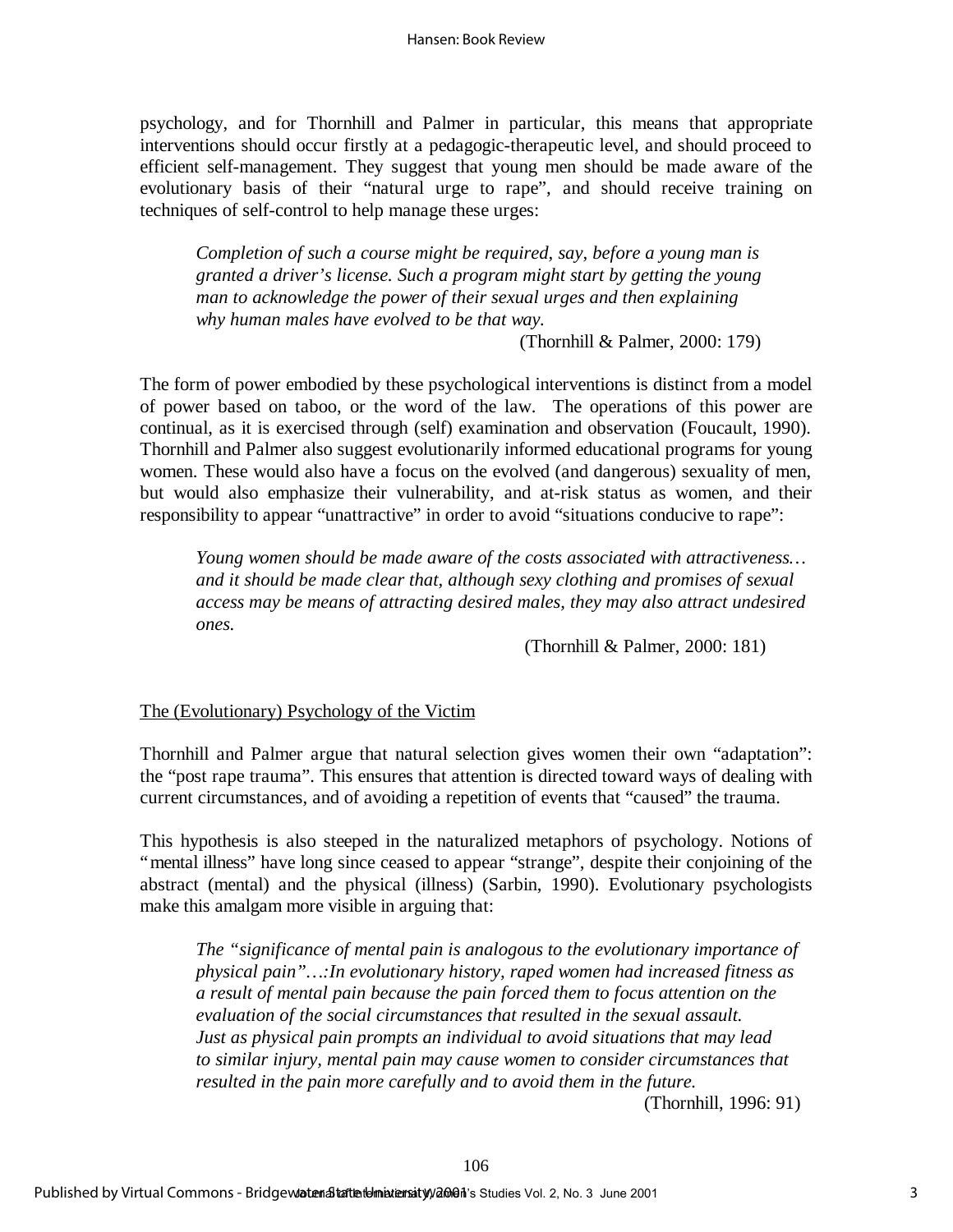The psychological pain that rape victims experience appears to be an evolved defense against rape (Thornhill & Palmer, 2000: 191). Not only is Thornhill and Palmer's theory complicit with societal attempts to allocate responsibility for being raped with the victim. Here, achieved most obviously via the stated responsibility of women to avoid those (agentless) "situations that might result in rape", they also (re)produce "post-rape trauma", a psychological disorder, as the source of an evolved and potentially beneficial "behavioural modification" for women.

The once popular disorder of "Rape Trauma Syndrome" has since been incorporated as part of a more contemporary pathology called "Post-Traumatic Stress Disorder" or PSTD. Foa and Olasov Rothbaum (1998) suggest that two major beliefs or dysfunctional cognitions underlie PTSD. First, that the world is an utterly dangerous place, and that people in general are untrustworthy. Second, that the victims themselves are unworthy and inadequate people because they were assaulted, or because they fail to recover and have persistent symptoms.

These "dysfunctional cognitions" are the focus of psychological treatment. By the logic of evolutionary psychology, however, they are both dysfunctional and productive. For Thornhill and Palmer, rape is a traumatic event for the victim primarily because of the loss of mate choice, or alienation of existing mates. Yet this trauma may also be productive in changing the behaviour of women who have "put themselves in situations conducive to rape". In contrast to the cost-benefit analysis, and self-management techniques required of men, the educational programs suggested for women and the therapeutic implications of this appropriation of "Rape Trauma Syndrome" as an evolutionary adaptation requires from women, a constant awareness and appraisal of risky situations or continual vigilance from the position of one always potentially endangered and violable.

In an evolutionarily informed post-rape counseling and treatment program for victims and their significant others, the counselors would … inform the victim about cues that may increase the probability of rape, thus helping her avoid being raped again (Thornhill  $\&$ Palmer, 2000: 188). Notably, the rape alluded to here by Thornhill and Palmer and by the American Psychiatric Association's *Diagnostic and Statistical Manual*, is limited to "stranger rape". Issues of domestic violence, or rape by one's "legitimately entitled mate" are excluded from consideration in both evolutionary psychology, and in the literature on Post Traumatic Stress Disorder – as, until recently, was also the case in the legal system, where, despite the recognition of the possibility of "marital rape", a "hierarchy of harm" still exists, by which "stranger rape" is a more serious offence.

### Gendered Technologies of the Self

Evolutionary psychological explanations of rape not only hold the potential to exculpate rapists, they also operate, as part of the psy-complex, to encourage the proliferation of differently gendered 'technologies of the self'. In describing appropriate self-management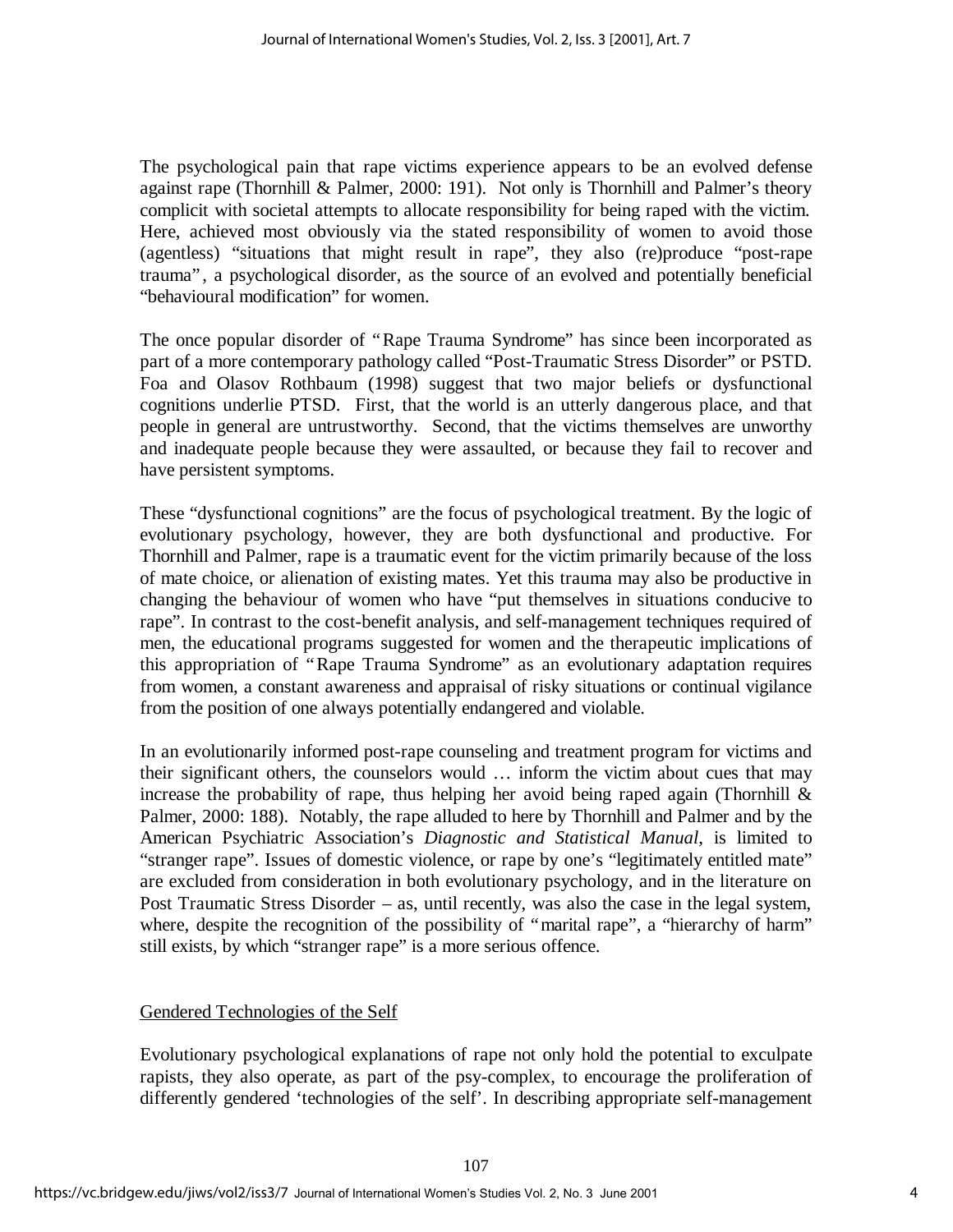techniques for men, Thornhill and Palmer substitute the terminology of cognitive psychology for that of the criminal: "getting away with it" becomes a "cost benefit analysis", or a "reproductive calculus" involves a series of utterly normal calculations as to the relative risk to the self that would be posed by committing rape. Evolutionary psychology renders all men potentially rapists, and rape itself the product of a calculated "loss of control" which is a disorder of excessive conduct, or a deficiency in willpower. As a predisposition, this is not amenable to cure. Responsible male citizens are thus enjoined to constant self-vigilance and self-regulation of both inner urges and outer conduct as the only feasible strategy for securing the safety of the social body, and the rational self from the "wild man within".

The evolutionary psychology of women advanced by Thornhill and Palmer also appropriates these themes of risk and predisposition. However, the gendered technologies of the self suggested here, of the avoidance of "dangerous situations", and of "provocative attire", render women ever vigilant and violable citizens at constant risk from dangerous others. Post-Rape Trauma Syndrome is argued to assist raped women to modify their "irresponsible" behaviour, through attention to the circumstances that "caused" the rape.

Evolutionary explanations of rape render rape the business of psychology. Rape comes to stand in as merely a behavioural manifestation of a "dangerous individual" within the social body. Evolutionary psychology suggests that this dangerous individual is present within every man, and that accordingly, every man must be skilled at rational selfmanagement and control; and every woman at risk appraisal, and self-presentation as sexually unavailable. Sadly, these gendered technologies of the self are far from unique to evolutionary psychology, and may be located across the psy-complexes, in everyday culture, and in the courts, as part of the juridico-moral organisation of "dangerous" and "at risk" individuals.

#### References

Carnes, P. (1982). Out of the shadows. Minnesota: Free Association Press.

Foa, E.B. & Olasov Rothbaum, B. (1998). Treating the trauma of rape: Cognitivebehavioral

therapy for PTSD. New York: Guilford.

Foucault, M. (1990). "The dangerous individual." In L. D. Kritzman (Ed.), A. Sheridan (Trans.)

 Michel Foucault: Politics, philosophy, culture: Interviews and other writings 1977- 1984. New

York: Routledge.

Freud, S. (1953). The standard edition of the complete psychological works of Sigmund Freud.